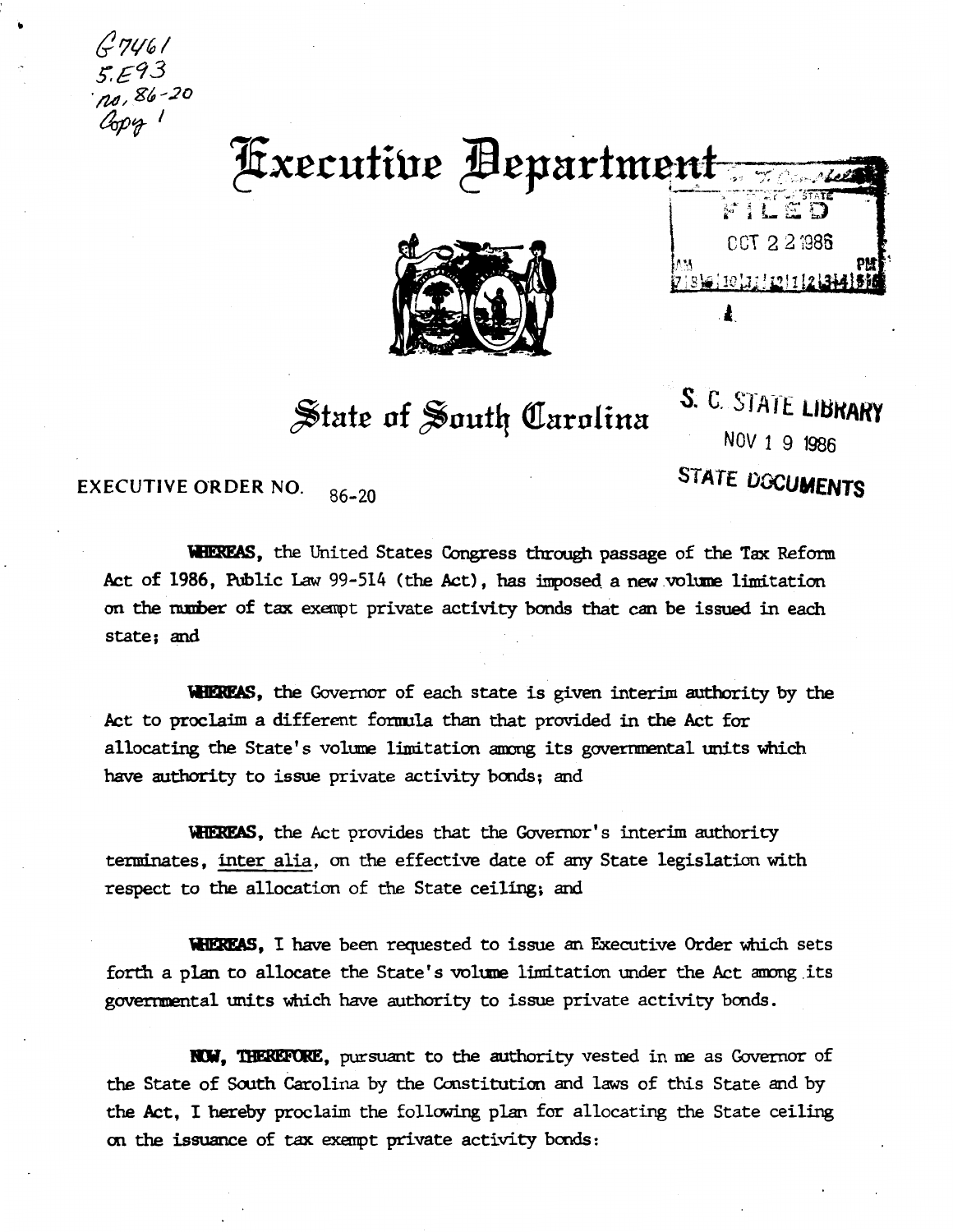#### Section 1. Calculation and Certification of State Ceiling

..

The State Ceiling on the issuance of private activity bonds (as defined in the Section 146 of the Internal Revenue Code of 1986, referred to herein as the Code) established in the Tax Reform Act of 1986 (the Act), must be certified annually by the Budget and Control Board (Board) Secretary based upon the provisions of the Act; The Board Secretary must make this certification as soon as practicable after the estimates of the population of the State of South Carolina to be used in the calculation are published by the U. S. Bureau of the Census but in no event later than February 1 of each calendar year; provided that, if necessary because of changes made by the Act, the Board Secretary must calculate and certify a revised State Ceiling within not more than fifteen (15) calendar days following the issuance of the Executive Order containing these regulations.

#### Section 2. Allocation of Bond Limit Amounts

(a) Allocations in Response to Authorized Requests. The private activity bond limit for all issuing authorities will be allocated by the Board in response to Authorized Requests (described in Section 4) by such issuing authorities.

(b) Limit Allocated to State Initially. The aggregate private activity bond limit amount for all South Carolina issuing authorities is allocated initially to the State for further allocation within the limits prescribed herein.

(c) **Allocations on First-come, First-served Basis.** Except as is provided in Section 6, all allocations from the Local Pool or from the State Government Pool (the Pools are described in Section 3) will be made by the Board on a first-cane, first-served basis, to be detemined by the date and time sequence in which carplete Authorized Requests are received by the Board Secretary.

#### Section 3. Private Activity Bond Limits and Pools

(a) State Goveztment Pool. The private activity bond limit for all State Goverment issuing authorities now or hereafter authorized to issue private activity bonds as defined in the Act, to be known as the "State Government Pool," is forty per cent (40%) of the State Ceiling less any amount shifted to the Local Pool (described in paragraph (b), below) or plus any amount shifted fran that Pool.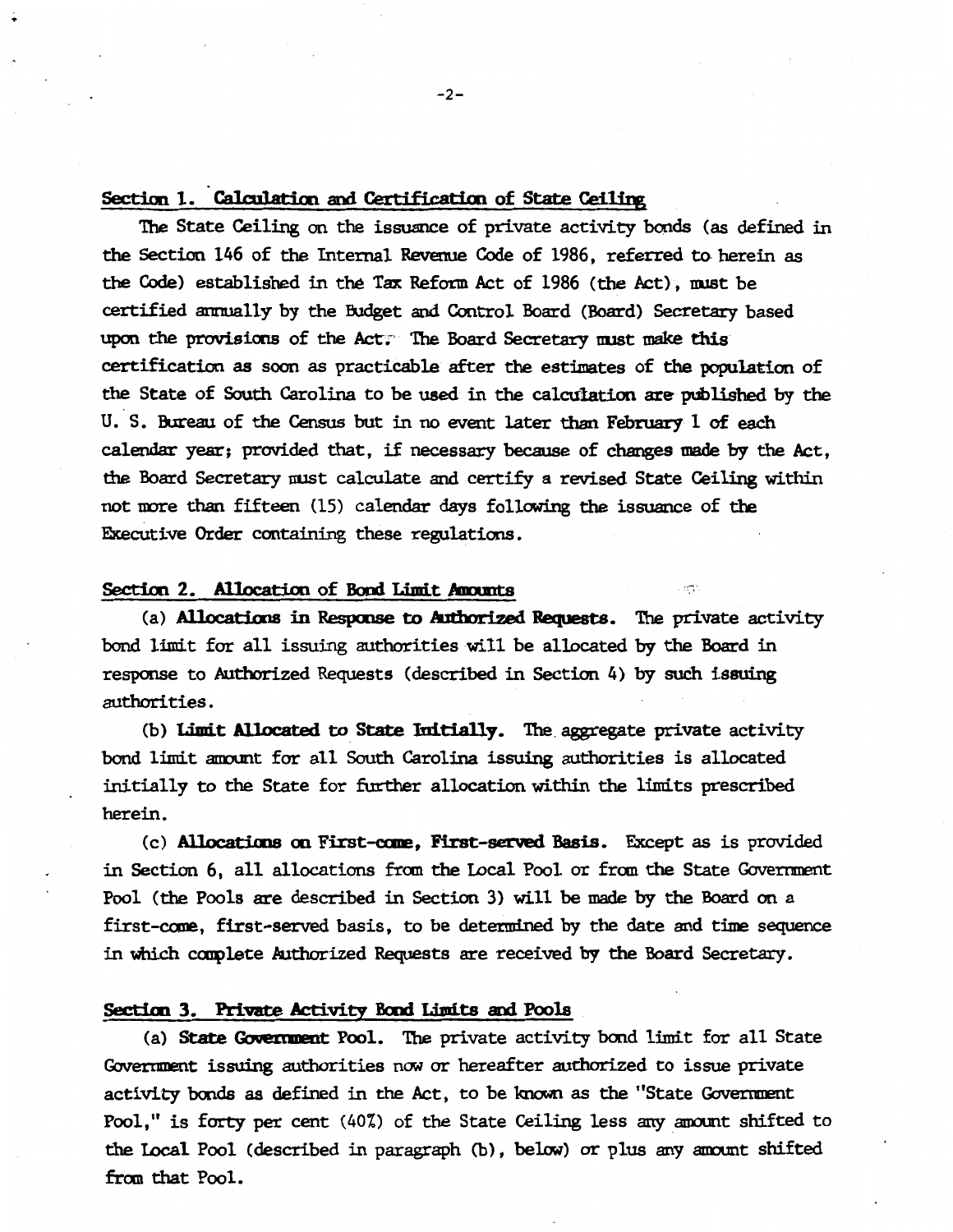(b) Local Pool. The private activity bond limit for all issuing authorities other than State Government agencies, to be known as the "Local Pool." is sixty per cent (60%) of the State Ceiling plus any amount shifted from the State Government Pool or less any amount shifted to that Pool.

(c) Pool Sbifts. The Board, with review and cooment by the Joint Bond Review Committee (Committee), may shift unallocated amounts from one Pool to the other at any time.

#### Section 4. Authorized Requests for an Allocation

(a) Other Than State Government Issuing Authorities. For private activity bonds proposed for issue by other than State Government issuing authorities, an Authorized Request is a request included in a petition to the Board that a specific amount of the State Ceiling be allocated to the bonds for which the petition is filed. The petition must be accompanied by a copy of the Inducement Contract, Inducement Resolution, or other comparable preliminary approval, if any, relating to the bonds entered into or adopted by the issuing authority. The Board must forward promptly to the Committee a copy of each petition received.

(b) State Government Issuing Authorities. For private activity bonds proposed for issue by any State Government issuing authority, an Authorized Request is a request included in a petition to the Board that a specific amount of the State Ceiling be allocated to the bonds for which the petition is filed. The petition must be accompanied by a bond resolution or comparable action by the issuing authority authorizing the issuance of the bonds. The Board must forward promptly to the Committee a copy of each petition received.

(c) **Allocation Requested is Total Contemplated.** Each Authorized Request must demonstrate that the allocation amount requested constitutes all of the private activity bond financing contemplated at the time for the project and any other facilities located at or used as a part of an integrated operation with the project.

## Section 5. Exceptions for Issues After August 15, 1986, and Before or on October 22, 1986

(a) **Application.** This Section is included to provide a process under which State Ceiling allocations may be approved for bonds of any issuing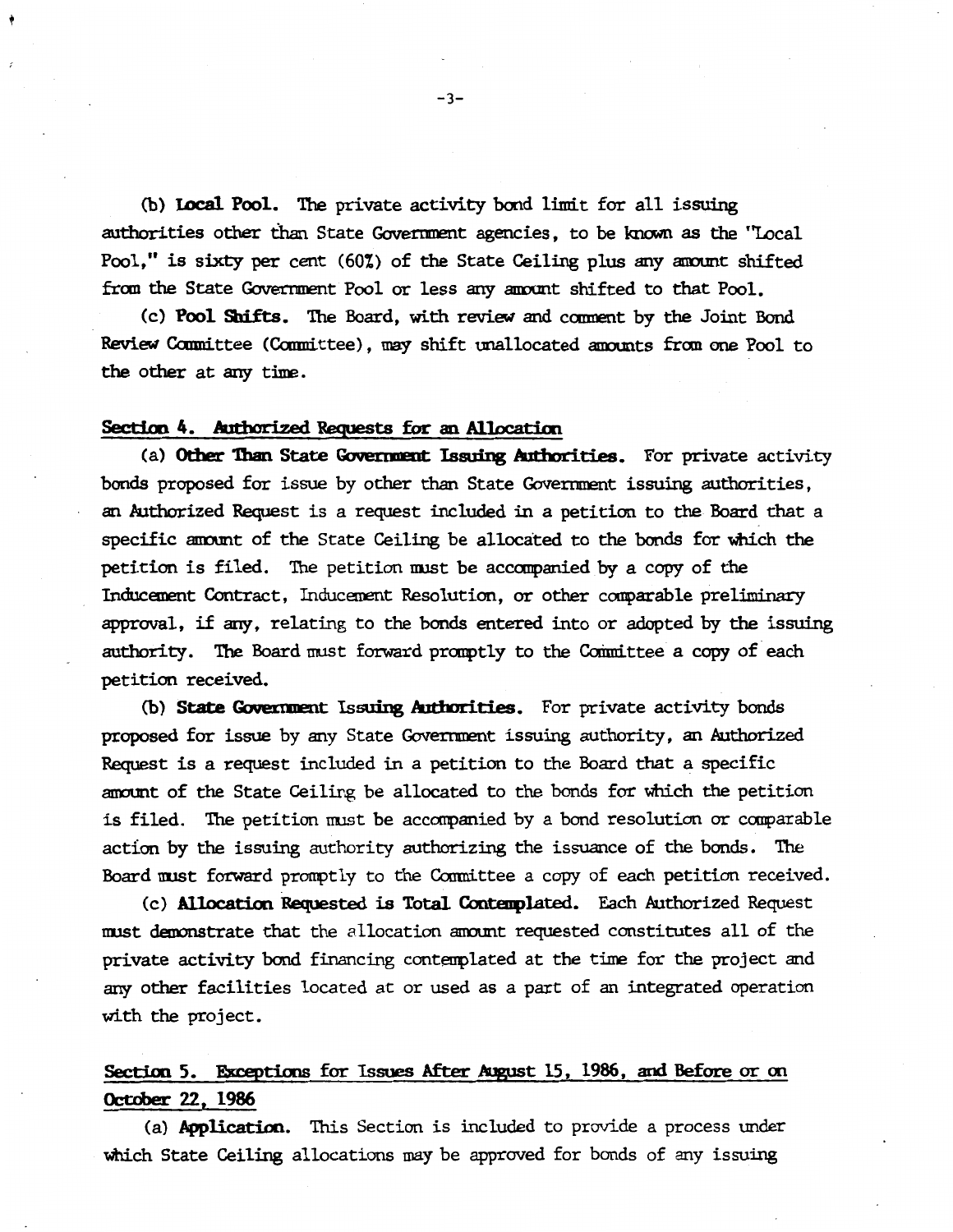authority issued after August 15, 1986, and before or on October 22, 1986, for which the issuing authority did not obtain a State Ceiling allocation which would be required to satisfy the requirements of Section 146 of the Code. It also provides a process under which an issuer other than a State agency which may have issued bonds during the period beginning August 15, 1986, and ending on October 22, 1986, may obtain an allocation of a portion of the State Ceiling which exceeds the volume cap: $\sigma$  the issuer under Section 146(c) of the Code.

(b) Issuer **Must** Petition for Allocation by December 1, 1986. The issuer of any private activity bond issued after August 15, 1986, and before or on October 22, 1986, for which no State Ceiling allocation has been approved must petiticn the Board for such an allocation before or on Deceuber 1, 1986.

(c) Board Determination on Allocation Petition. Unless the Board determines that approval of a petition as described in paragraph (b) of this Section would not serve the best interests of the State of South Carolina, it will approve an allocation in response to such a petition as an exception to the State Ceiling allocation procedures which otherwise must be followed.

(d) Allocations Approved Which Exceed Code Section 146(c) Cap. Any allocation approved by the Board prior to· October 22, 1986, for bonds issued after August 15, 1986, and before or on the date this Executive Order was issued which exceeds the issuing authority's voluue cap under Code Section 146(c) is validated by this Executive Order and no additional petition is required.

(e) Allocations Approved Before Date Order Issued Can Be Renewed. The Board will renew any State Ceiling allocation approved by it before the date this Executive Order was issued for any bonds issued during the period beginning after August 15, 1986, and ending on October 22, 1986, upon the written request of tbe issuing authority involved.

#### Section 6. Limitation on Allocations

The Board, with review and comment by the Committee, may disapprove, reduce or defer any Authorized Request. If it becanes necessary to exercise this authority due to lack of funds in either Pool, the Board and the Committee must take into account the public interest in promoting economic growth and job creation.

.,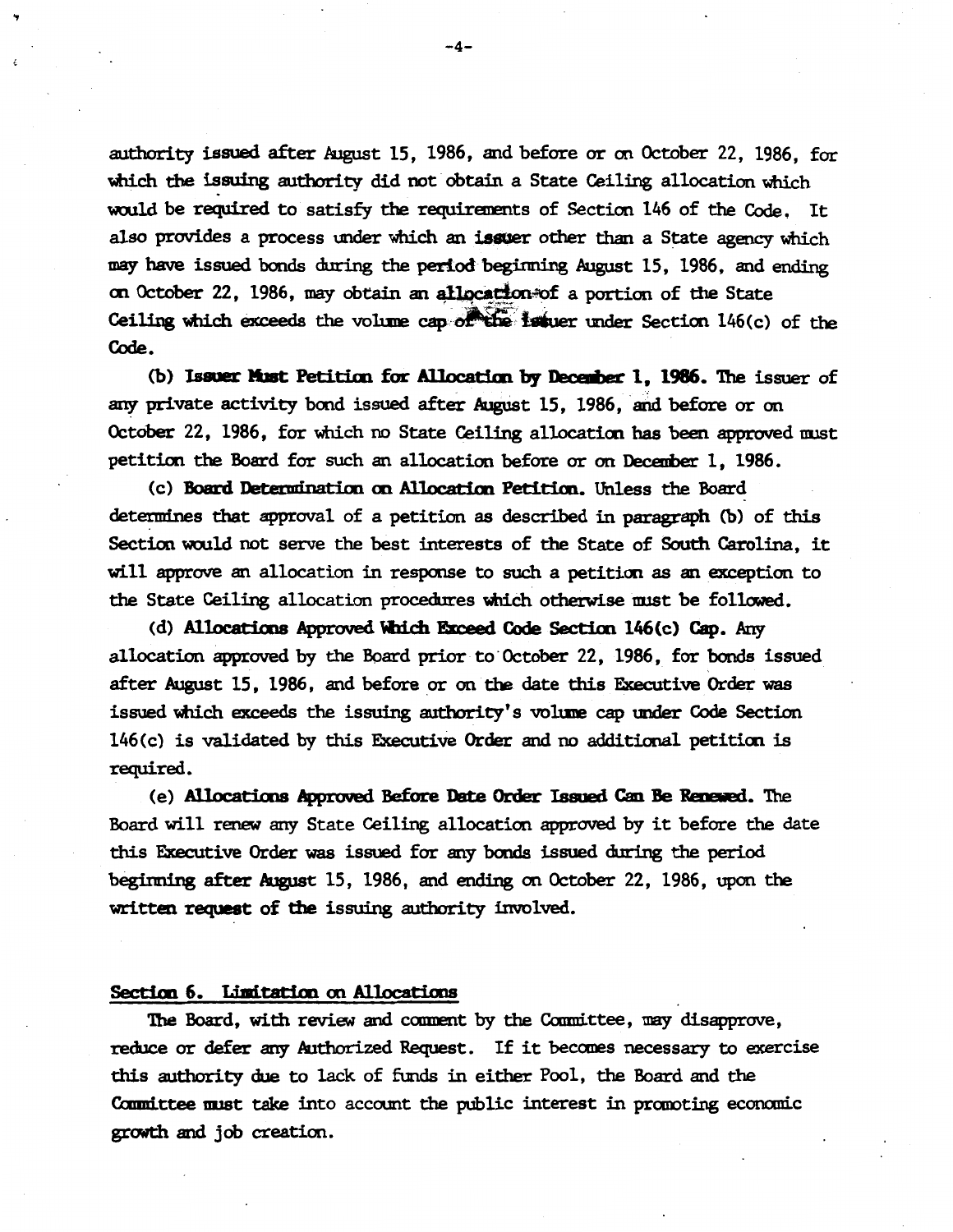#### Section 7. Certificates by Issuing Authority and by Board

.,

(a) Board Tentative Allocation Certificate. An allocation of the State Ceiling approved by the Board is made formal initially by a certificate which allocates tentatively a specific amunt of the State Ceiling to the bonds for which the allocation is requested. This tentative allocation certificate must specify the State Ceiling amount allocated, the issuing authority and the project involved, and the time period during which the tentative allocation is valid. This certificate must remind the issuing authority that the tentative allocation is made final after the issuing authority chainnan or other duly authorized official or agent of the issuing authority, before the issue is made, certifies the issue mmunt and the projected date of issue, as is required by paragraph (b) of this Section. It also may include other information deemed relevant by the Board Secretary.

(b) Issuing Authority Issue Amount Certificate. The chairman or other duly authorized official or agent of an issuing authority issuing any private activity bond for which a portion of the State Ceiling has been allocated tentatively must execute and deliver to the Board Secretary an issue amount certificate setting forth the exact amount of bonds to be issued and the projected bond issue date which date must not be more than ten (10) business days after the date of the issue amount certificate and it must be before the State Ceiling allocation involved expires. The issue amunt certificate may be an executed copy of the completed Internal Revenue Service Form 8038 to be submitted to the Internal Revenue Service on the issue or it may be in the fonn of a letter which certifies the exact mmunt of bonds to be issued and the projected date of the issue .

. (c) Board Final Allocation Certificate. In response to the issuing authority's issue amunt certificate required by paragraph (b) of this Section, the Board Secretary is authorized to issue and, as may be necessary, to revise a certificate making final the ceiling allocation approved previously by the Board on a tentative basis, if the Secretary determines that: (1) the issuing authority's issue amount certificate specifies an amount not in excess of the approved tentative ceiling allocation mmunt; (2) the issue mmunt certificate was received prior to the issue date projected and that the certificate is dated not more than ten  $(10)$  days prior thereto;  $(3)$ the issue date projected is within the time period approved previously for the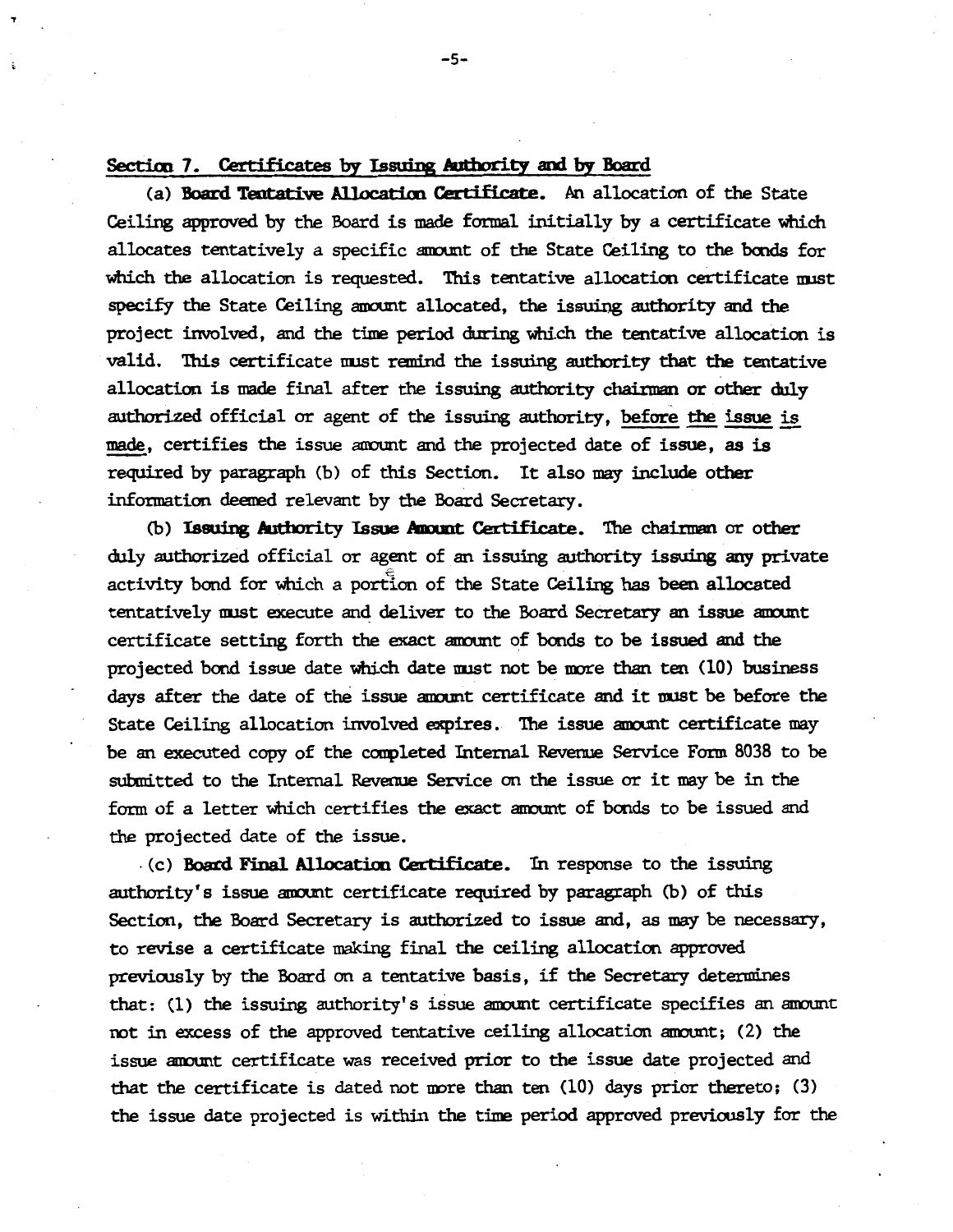tentative ceiling allocation; and (4) the bonds when issued and combined with the total amount of bonds requiring a ceiling allocation included in issue amount certificates submitted previously to the Board by issuing authorities will not exceed the State Ceiling for the calendar year. Except under extraordinary circumstances, the Board Secretary will issue this certificate within two  $(2)$  business days following the date the issue amount certificate is received.

(d) Board Secretary Designated to Certify Ceiling Allocations. In accord with Section 149(e) (2) (F) of the Code, the Secretary of the Budget and Control Board is designated as the State official responsible for certifying, if applicable, that certain bonds meet the requirements of Section 146 of the Code relating to the volume cap on private activity bonds.

(e) Status of Ceiling Allocations Approved Before Executive Order Issued. Any tentative or final State Ceiling allocation granted by the Board before October 22, 1986, the date this Executive Order was issued, remains valid under this Executive Order as an allocation of a portion of the volume cap for South Carolina provided under Section 146 of the Code. Such allocations will expire in accord with the regulations under which they were granted or extended before the date this Executive Order was issued and their validity may be extended or reinstated in accord with the provisions of· this Executive Order.

#### Section 8. Time Limits on Allocations

(a) Allocations Valid in Calendar Year Approved; Exceptions. Any State Ceiling allocation approved by the Board is valid only for the calendar year in which it is approved, unless eligible and approved for carryforward election or unless specified differently in the Board certificates required by Section 6.

(b) Expiration of Allocations. Unless eligible and approved for carryforward election or unless specified differently in Board certificates required by Section 7, each State Ceiling allocation expires automatically if the bonds for which the allocation is made are not issued within ninety (90) calendar days from the date the allocation is approved by the Board. *As*  provided in paragraph (c) of this Section, the Board may extend the period in which an allocation is valid by up to thirty-one (31) calendar days.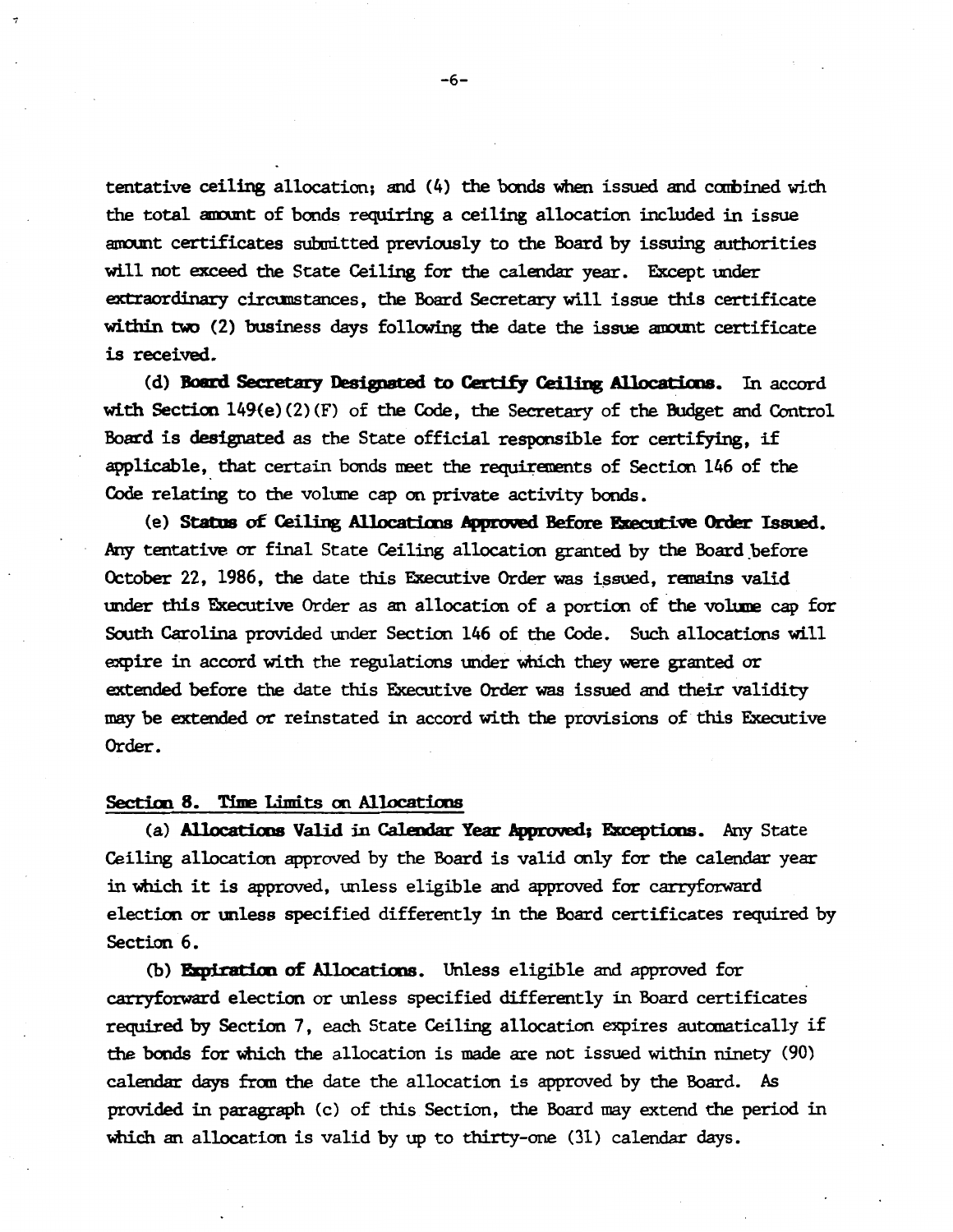(c) **Allocation Extension.** In response to a written request by the chairman or other duly authorized official or agent of an issuing authority. the Board, acting during the period an approved allocation is valid, may extend the period in which an allocation is valid in a single calendar year by thirty-one (31) calendar days to a total of not more than one hundred twenty one (121) calendar days.

(d) Allocation Reinstatement. In response to a written request by the chairman or other duly authorized official or agent of an issuing authority, the Board may reinstate for a period of not more than thirty-one (31) calendar days in any one calendar year part or all of an allocation approved previously in that same calendar year which has expired. The reinstatement request nust certify that the authorized request submitted previously is still true and correct or a new authorized request nust be submitted.

(e) Allocation Cancellation. A tentative ceiling allocation is cancelled automatically if the chairman or other duly authorized official or agent of the issuing authority involved fails to deliver the issue amount certificate required by Section 7 to the Board Secretary before the bonds for which the allocation is made are issued.

(f) Allocation Relinquishment. The chairman or other duly authorized official or agent of an issuing authority nust advise the Board Secretary in writing as soon as is practicable after a decision is made not to issue bonds for which a portion of the State Ceiling has been allocated. Such notices of relinquisbnent of ceiling allocations nust be entered pranptly in the Board's records by the Board Secretary.

 $(g)$  Carryforward Elections. Ceiling allocations which are eligible and approved for carryforward election are not subject to the validity limits of this Section. The Board will join with the issuing authorities involved in carryforward election statements to meet the requirements of the Internal Revenue Service.

#### Section 9. Termination of This Regulation

These Regulations shall be of no force and effect upon the earlier of the recision by Congress or declaration of unconstitutionality of the Act, or any portion thereof, by the U. S. Supreme Court.